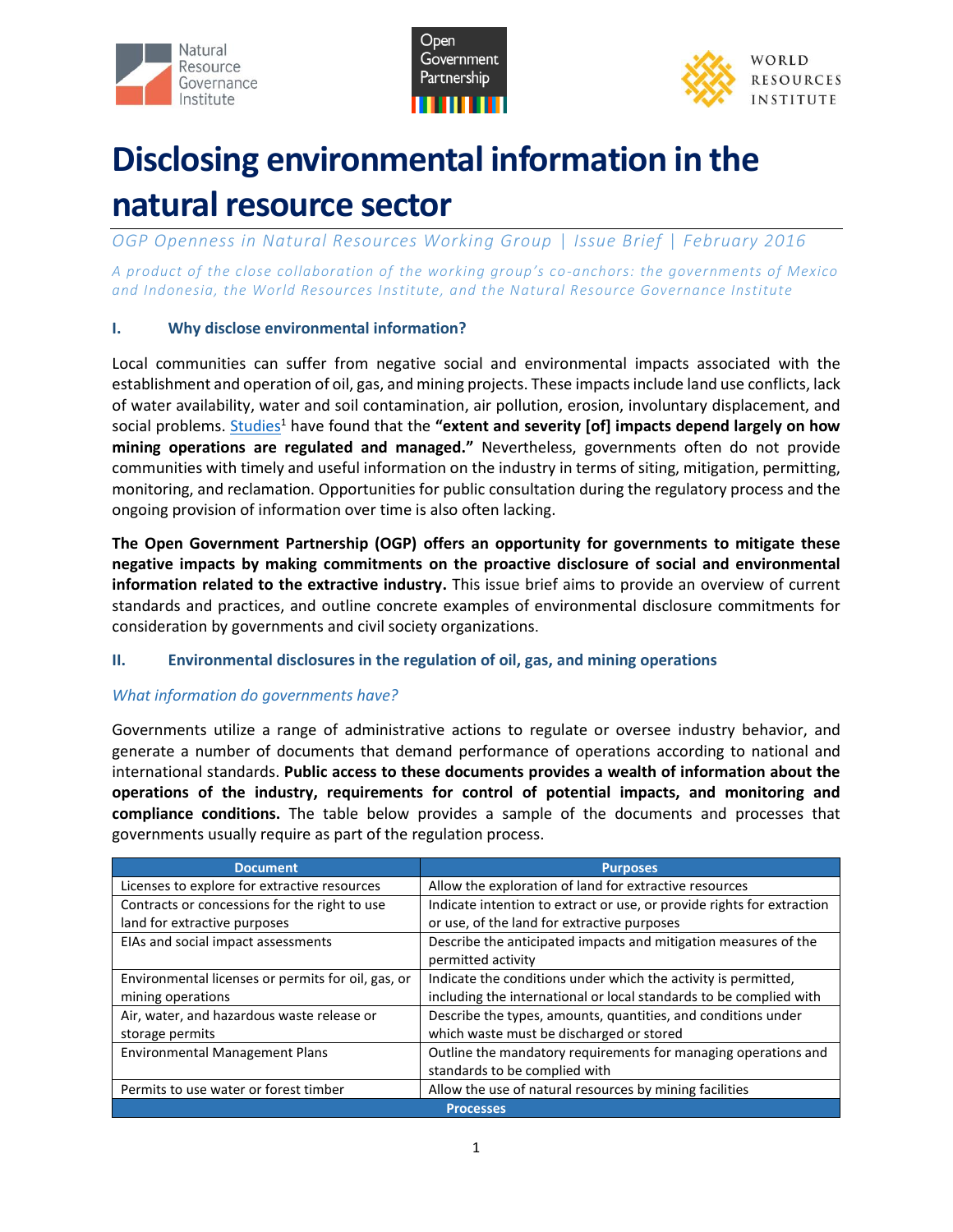Reporting on the management of the operation and compliance with national standards Reporting on the impact of mining activity on air, water, and land Reporting on remediation and reclamation requirements for how the industry must ensure cleanup of the sites, including bonds for restoration to previous conditions Reporting on actions taken when there is non-compliance and enforcement by the State

#### *What information do communities need?*

**Communities need specific types of information in relevant forms to engage in community monitoring, and to demand remedies or relief where there is damage to land, natural resource use rights, or health.** For instance, the World Resources Institute's (**WRI**) forthcoming publication on work in Indonesia, Mongolia, and Thailand will show that communities seek information about the specific facilities in their area, including the type of pollution being released, the efforts companies are taking to remediate environmental problems, company ownership and contact details, and public health risks associated with waste discharges. Community members also need easily accessible forms of information, such as signages or documents available at local government offices, without having to make requests for information. Not all local people have access to the internet, especially in rural areas, making databases available through websites or information contained only at national offices very difficult to obtain.

## *What information is actually disclosed?*

In a 2015 study, WRI's **Environmental Democracy Index<sup>2</sup> (EDI**), found that **governments generally do not provide easy access to comprehensive information on mining operations or related environmental and social impacts.** The research, which assessed 70 countries, indicates that while almost half of the countries legally require all government agencies to monitor performance and compliance of activities that could harm the environment, 64% of these countries were not making point-source (such as a factory or mine) pollution information publicly available in any form. EDI also found that a majority of countries provided limited or no access to Environmental Impact Assessments (**EIAs**) and extractive industry licenses/permits.

## **III. Environmental disclosure standards and practices**

## *International and regional standards*

Regional standards have been developed for environmental information disclosure in *Europe*<sup>3</sup>, and are currently being developed in *Latin America and the Caribbean*<sup>4</sup>. Other non-environment related standards have also encouraged environmental transparency. For instance, while the current Extractive Industries [Transparency Initiative](http://www.eiti.org/)<sup>5</sup> (EITI) [Standard](https://eiti.org/document/standard)<sup>6</sup> only focuses on the disclosure of tax payments, licenses, contracts, and production, **countries have gone beyond the EITI standard and disclosed environmental information in their EITI reports.** For instance, Mongolia's 2012 EITI report included information on (a) expenses by extractive companies for environmental protection, and (b) [findings](https://eiti.org/news/mongolia-increasing-transparency-year-year) from the survey on environmental protection and remediation activities.

## *Proactive disclosure of environmental information*

**Good standards that expand proactive disclosure of specific types of environmental information can be found in freedom of information laws, and could provide models for natural resource commitments**. Countries with such legal provisions include Brazil, China, Indonesia, and Thailand.

| <b>Country</b> | <b>Legal provision</b>                                                                                    |
|----------------|-----------------------------------------------------------------------------------------------------------|
| <b>Brazil</b>  | Access to Information law (Lei no. 10.650, de 16 de Abril de 2003), Article 4                             |
| China          | Measures on Open Environmental Information (for Trial Implementation) (Adopted by the State Environmental |
|                | Protection Administration of China on February 8, 2007; Effective May 1, 2008), Articles 11, 19, and 20   |
| Indonesia      | Environmental Protection and Management Act (EPMA) No. 32 of 2009; Article 62, Article 65(2)              |
| Thailand       | Section 9(8) of the Official Information Act B.E. 2540 (1997)                                             |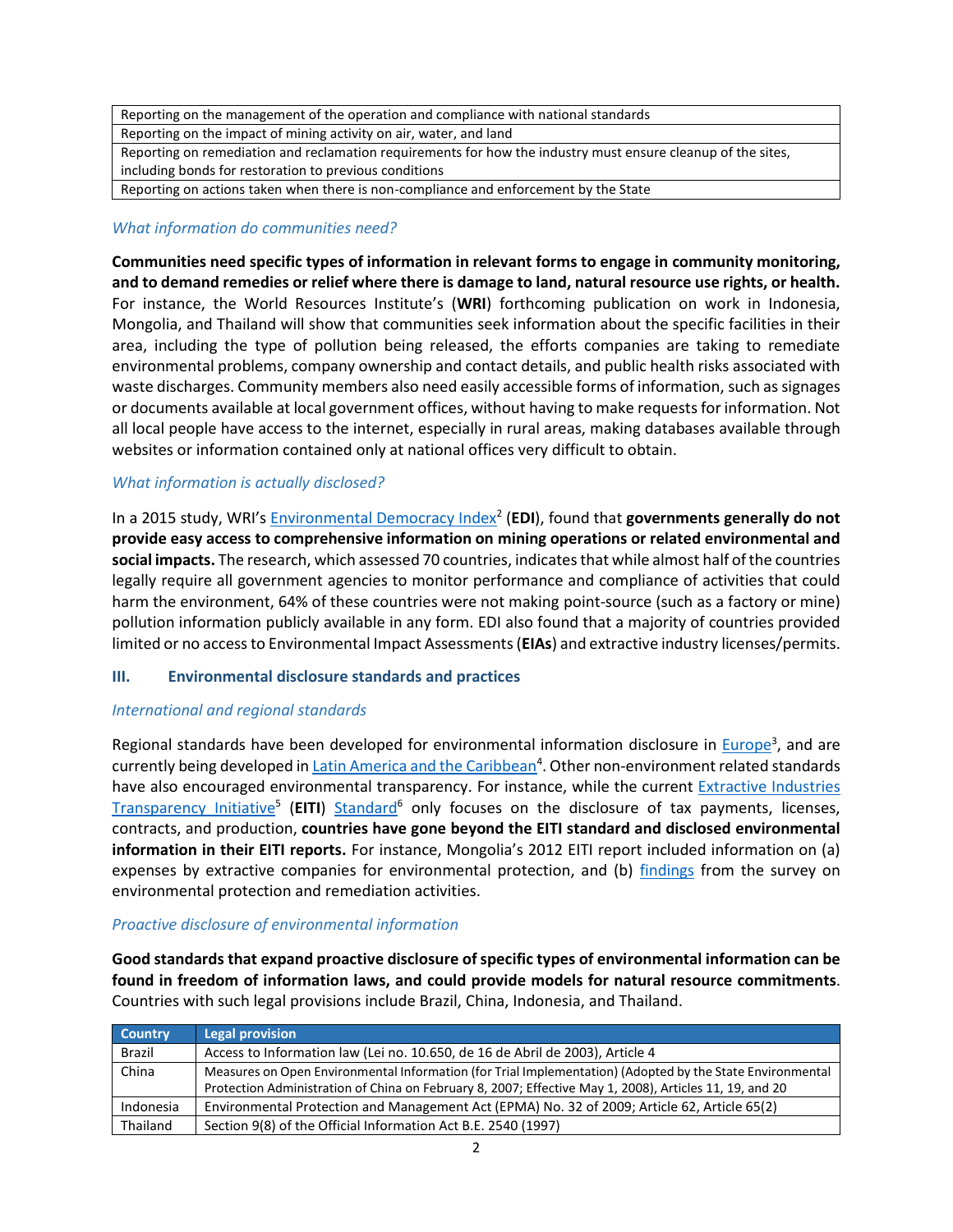#### *Proactive release of data on portals*

**As technology advances, providing environmental information through data portals is becoming more common**. Releasing EIAs, mining concessions, and information on enforcement and compliance with national standards could be important commitments to be considered. Canada, Chile, Jamaica, US, and the UK release data on their compliance and enforcement actions by the government against corporations. Mexico and Liberia have portals that release mining concession information.

| <b>Country</b> | Data portals                                                                    |
|----------------|---------------------------------------------------------------------------------|
| Canada         | http://open.canada.ca/data/en/dataset                                           |
| Chile          | http://sinia.mma.gob.cl/                                                        |
| Jamaica        | http://www.nepa.gov.jm/new/legal_matters/legal_framework/legal_issues.php;      |
|                | http://www.nepa.gov.jm/new/services_products/subsites/air_guality/emissions.php |
| Mexico         | http://transparencia.energia.gob.mx/; http://www.siam.economia.gob.mx           |
| Mongolia       | http://www.eic.mn; http://geodata.mne-ngic.mn/                                  |
| US.            | http://www3.epa.gov/                                                            |
| UK             | https://www.environmentaldataexchange.org.uk/                                   |

#### *Development of performance assessment standards*

**Environmental Performance Rating and Disclosure (EPRD) systems provide the public with general company performance information or ratings on their environmental discharges.** Countries with EPRDs include China, Ghana, Indonesia, India, Philippines, South Korea, Ukraine, and Vietnam. These existing systems offer another opportunity for countries to modify requirements and disclose the specific environmental information collected and used to make rating determinations.

| <b>Country</b> | <b>Performance standard</b>                                    |
|----------------|----------------------------------------------------------------|
| China          | GreenWatch Program                                             |
| Ghana          | <b>AKOBEN Program</b>                                          |
| India          | <b>Green Rating Program</b>                                    |
| Indonesia      | Program for Pollution Control, Evaluation, and Rating (PROPER) |
| Philippines    | <b>EcoWatch Program</b>                                        |
| South Korean   | Monthly Violations Report Program                              |
| Ukraine        | PRIDE SYSTEM                                                   |
| Vietnam        | <b>Black and Green Books Initiative</b>                        |

#### **IV. OGP Commitments on Environmental Disclosure**

Several OGP countries have incorporated pioneering environmental disclosure commitments in their action plans, which are examples of practical and implementable environment-related commitments:

- a. **Integrating information systems of various government agencies**, as in Colombia. Colombia committed to improve the inter-operability of information subsystems of the National System of Environmental Information.
- b. **Release environmental information relevant to oil, gas and mining**, as in Mexico. Mexico committed to jointly develop with civil society a diagnosis of the existence, quality, accessibility and gaps in [geographical](http://www.datos.gob.mx/)<sup>7</sup>, statistics, socio-environmental, *[fiscal](http://www.datos.gob.mx/)<sup>8</sup>*, financial, and administrative information related to the *mining industry*<sup>9</sup>. They have also committed to release the information in a transparent way, taking into account open data principles. As a result, there is now a [public registry](http://www.economia.gob.mx/)<sup>10</sup> for mineral rights and titles, and **concessions**, enforcement inspections, production statistics<sup>11</sup>, along with [geological and geochemical](http://www.sgm.gob.mx/)<sup>12</sup> information, are now open and available to the public.